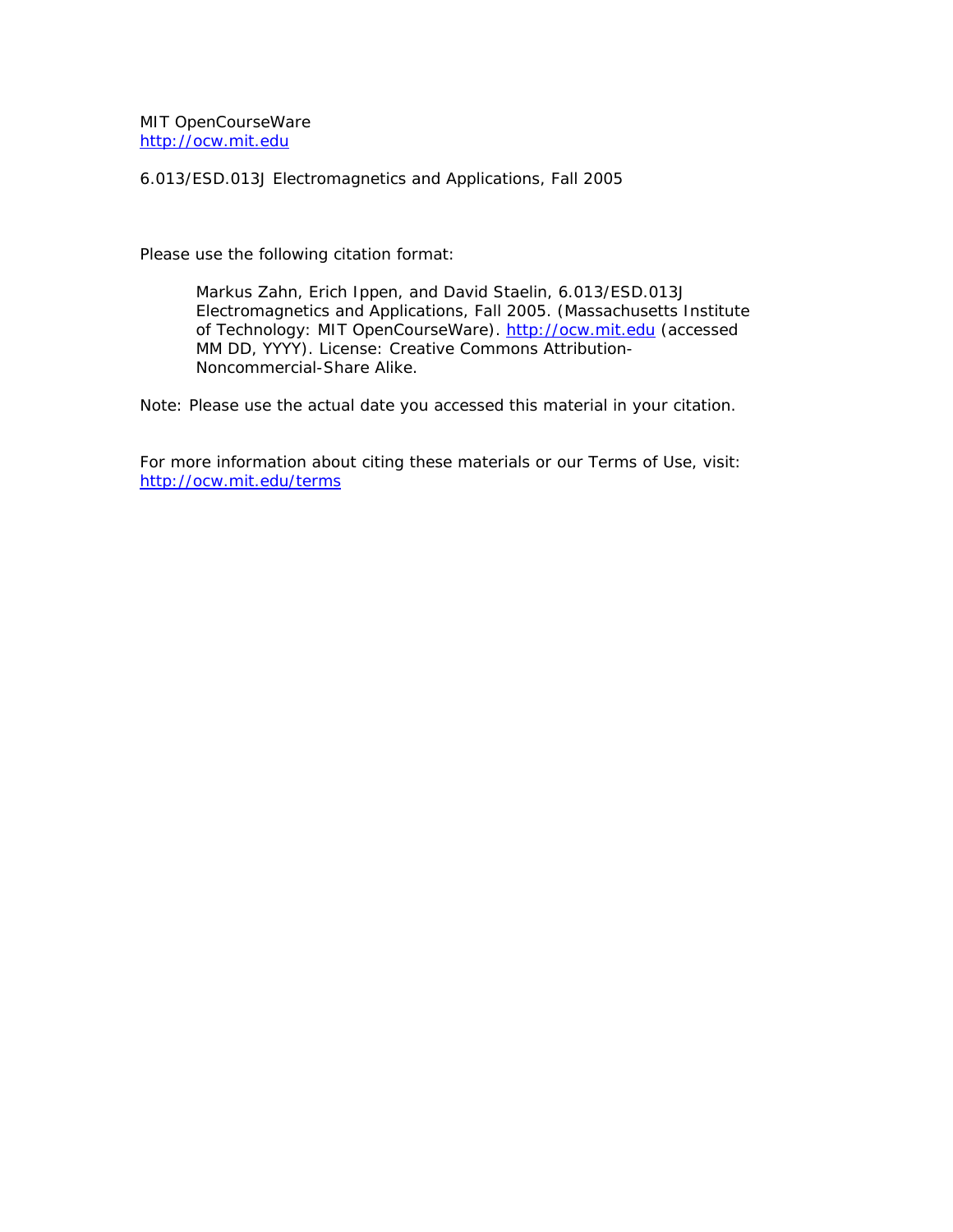## 6.013, Electromagnetic Fields, Forces, and Motion Prof. Markus Zahn, Sept. 15, 2005 **Lecture 3: Differential Form of Maxwell's Equations**

## I. Divergence Theorem

1. Divergence Operation





$$
\oint_{S} \overline{A} \cdot \overline{dS} = \int_{V} \text{div}(\overline{A}) dV
$$
\n
$$
\text{div } \overline{A} = \lim_{\Delta V \to 0} \frac{\oint_{S} \overline{A} \cdot \overline{dS}}{\Delta V}
$$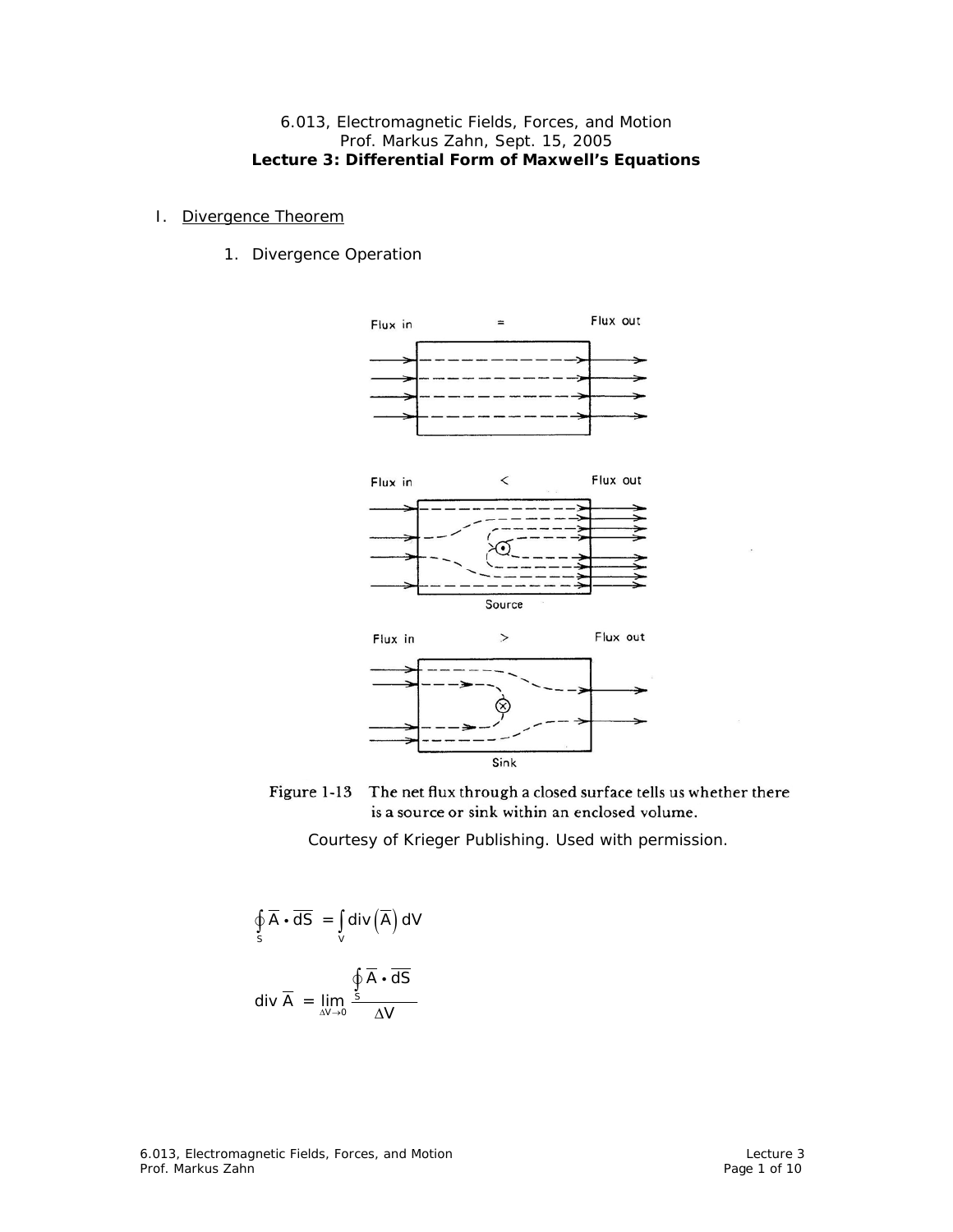

Figure 1-14 The flux of a vector A through the closed surface  $S$  is given by the surface integral of the component of  $A$  perpendicular to the surface  $S$ . The differential vector surface area element dS is in the direction of the unit normal n.

Courtesy of Krieger Publishing. Used with permission.



Figure 1-15 Infinitesimal rectangular volume used to define the divergence of a vector.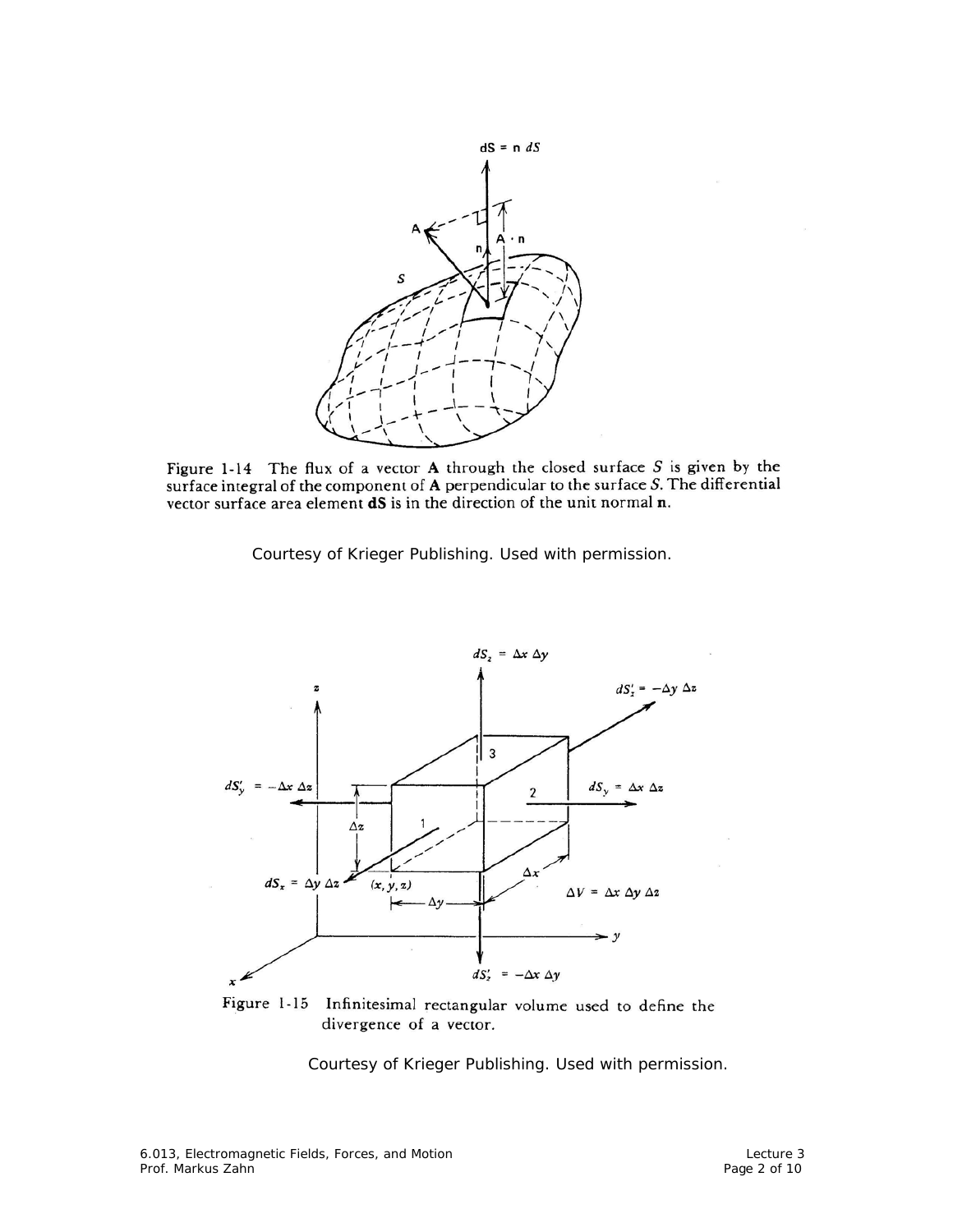$$
\Phi = \int_{1}^{R} A_{x}(x, y, z) dydz - \int_{1}^{R} A_{x}(x - \Delta x, y, z) dydz
$$
\n
$$
+ \int_{2}^{R} A_{y}(x, y + \Delta y, z) dxdz - \int_{2}^{R} A_{y}(x, y, z) dxdz
$$
\n
$$
+ \int_{3}^{R} A_{z}(x, y, z + \Delta z) dxdy - \int_{3}^{R} A_{z}(x, y, z) dxdy
$$
\n
$$
\Phi \approx \Delta x \Delta y \Delta z \left\{ \frac{\left[A_{x}(x, y, z) - A_{x}(x - \Delta x, y, z)\right]}{\Delta x} + \frac{\left[A_{y}(x, y + \Delta y, z) - A_{y}(x, y, z)\right]}{\Delta y} + \frac{\left[A_{z}(x, y, z + \Delta z) - A_{z}(x, y, z)\right]}{\Delta z} \right\}
$$

$$
\approx \Delta V \left[ \frac{\partial A_x}{\partial x} + \frac{\partial A_y}{\partial y} + \frac{\partial A_z}{\partial z} \right]
$$

$$
\text{div }\overline{A} = \lim_{\Delta V \to 0} \frac{\oint \overline{A} \cdot \overline{dS}}{\Delta V} = \frac{\partial A_x}{\partial x} + \frac{\partial A_y}{\partial y} + \frac{\partial A_z}{\partial z}
$$

Del Operator:  $\nabla = \vec{i}_x \frac{\partial}{\partial x} + \vec{i}_y \frac{\partial}{\partial y} + \vec{i}_z \frac{\partial}{\partial z}$ − a − a −

$$
\text{div }\overline{A} = \nabla \bullet \overline{A} = \frac{\partial A_x}{\partial x} + \frac{\partial A_y}{\partial y} + \frac{\partial A_z}{\partial z}
$$

2. Gauss' Integral Theorem



Figure 1-17 Nonzero contributions to the flux of a vector are only obtained across those surfaces that bound the outside of a volume. (a) Within the volume the flux leaving one incremental volume just enters the adjacent volume where  $(b)$  the outgoing normals to the common surface separating the volumes are in opposite directions.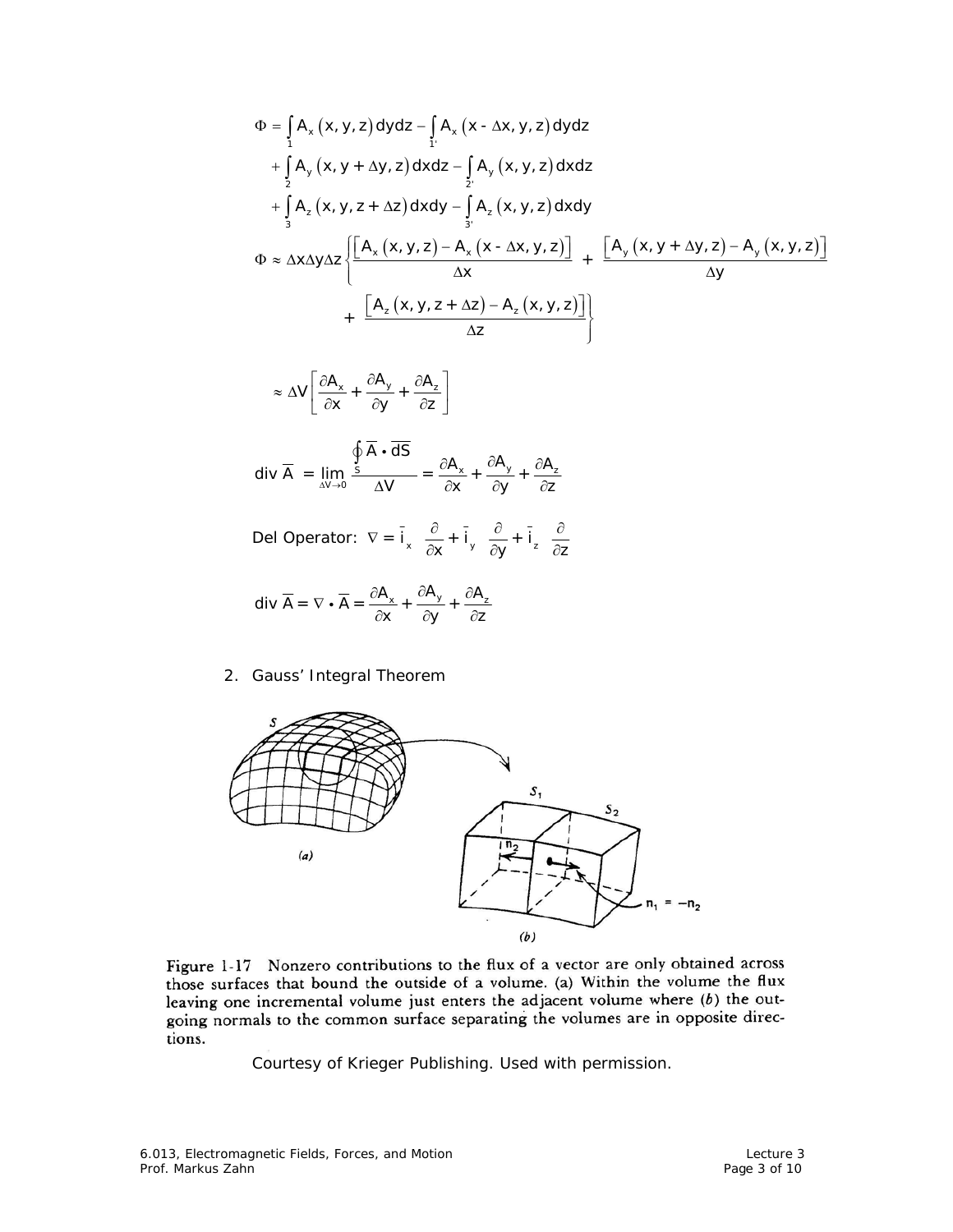$$
\oint_{S} \overline{A} \cdot \overline{dS} = \sum_{\substack{i=1 \ \text{and} \ \text{and} \ j \in \mathbb{N}}}^N \oint_{dS_i} \overline{A} \cdot \overline{dS_i}
$$
\n
$$
= \lim_{\substack{N \to \infty \ \text{and} \ j \in \mathbb{N}}} \sum_{i=1}^N (\nabla \cdot \overline{A}) \Delta V_i
$$
\n
$$
= \int_{V} \nabla \cdot \overline{A} \, dV
$$

 $\int_{V} \nabla \cdot \overline{A} dV = \oint_{S} \overline{A} \cdot \overline{da}$ 



3. Gauss' Law in Differential Form

$$
\oint_{s} \varepsilon_{0} \overline{\mathbf{E}} \cdot d\overline{\mathbf{a}} = \int_{V} \nabla \cdot (\varepsilon_{0} \overline{\mathbf{E}}) dV = \int_{V} \rho dV
$$
\n
$$
\nabla \cdot (\varepsilon_{0} \overline{\mathbf{E}}) = \rho
$$
\n
$$
\oint_{S} \mu_{0} \overline{\mathbf{H}} \cdot d\overline{\mathbf{a}} = \int_{V} \nabla \cdot (\mu_{0} \overline{\mathbf{H}}) dV = 0
$$
\n
$$
\nabla \cdot (\mu_{0} \overline{\mathbf{H}}) = 0
$$

- II. Stokes' Theorem
	- 1. Curl Operation

$$
\oint_c \overline{A} \cdot \overline{ds} = \int_s \text{Curl}(\overline{A}) \cdot \overline{da}
$$
\n
$$
\text{Curl}(\overline{A})_n = \lim_{\text{da}_n \to 0} \frac{\oint_c \overline{A} \cdot \overline{ds}}{\text{da}_n}
$$

6.013, Electromagnetic Fields, Forces, and Motion Lecture 3 and Motion Lecture 3 Prof. Markus Zahn Page 4 of 10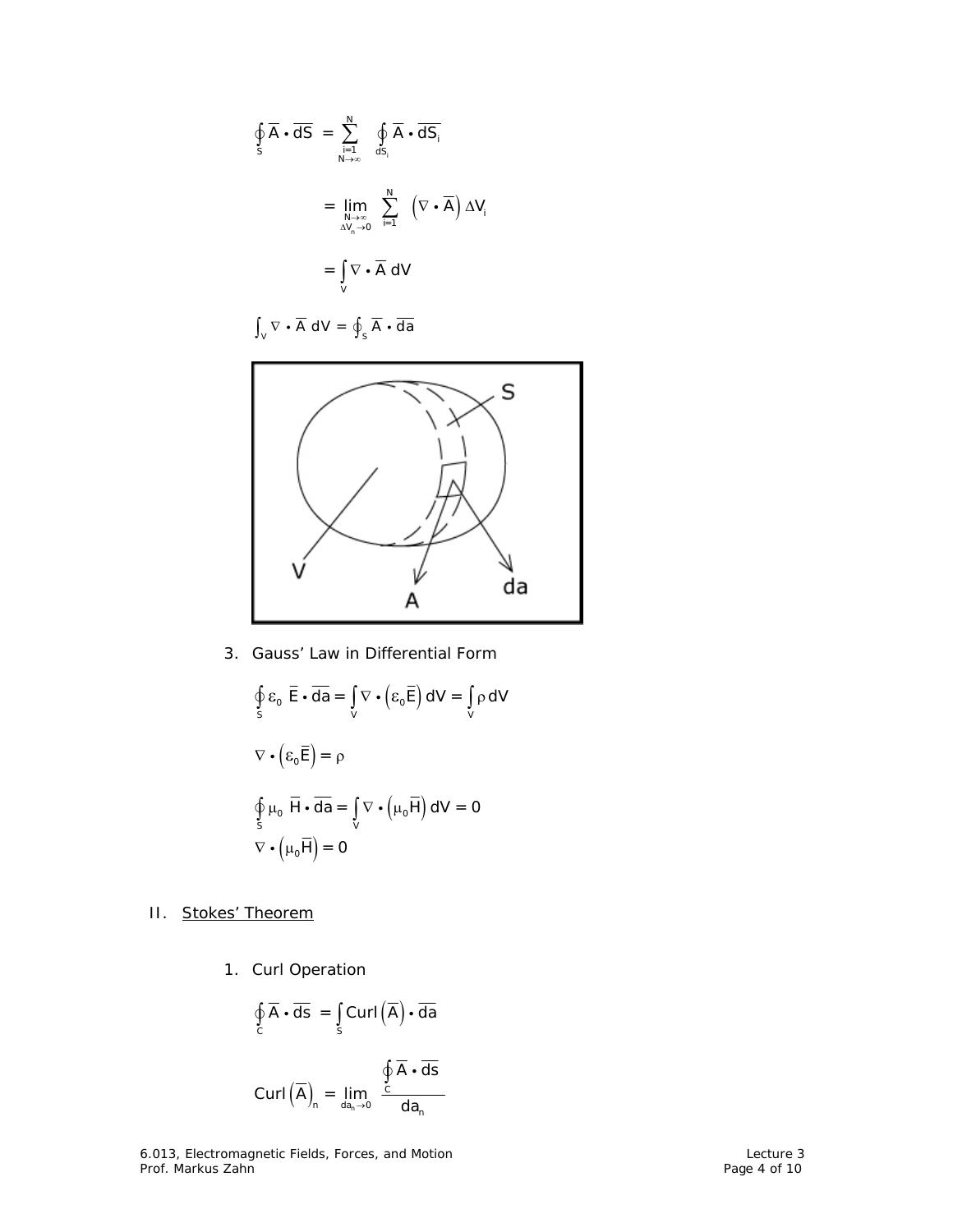

 $\int_{\mathsf{S}} \nabla \times \overline{\mathsf{A}} \cdot \overline{\mathsf{da}} = \oint_{\mathsf{C}} \overline{\mathsf{A}} \cdot \overline{\mathsf{ds}}$ 



Figure 1-19 (a) Infinitesimal rectangular contour used to define the circulation. (b) The right-hand rule determines the positive direction perpendicular to a contour.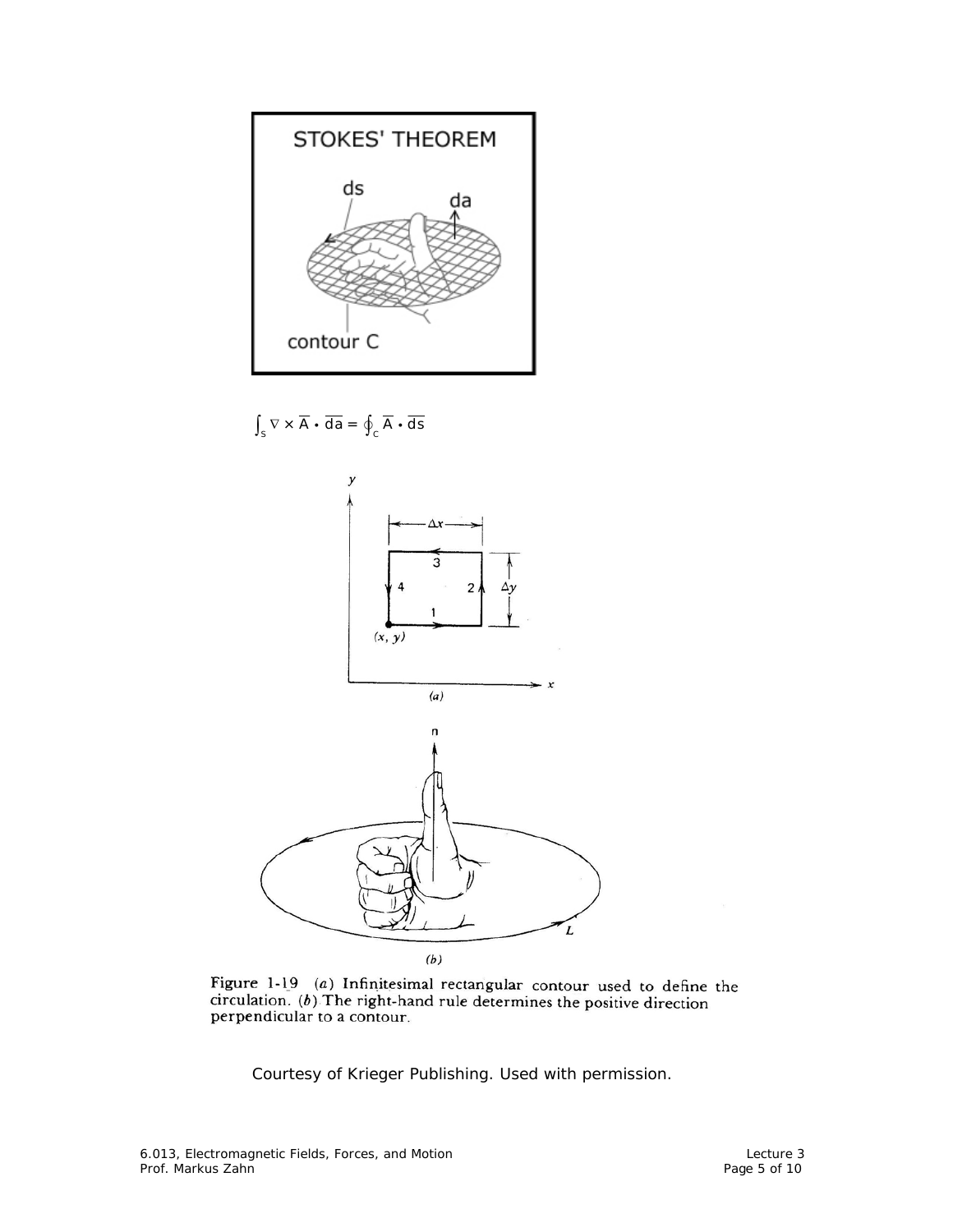$$
\oint_{C} \overline{A} \cdot d\overline{s} = \int_{\frac{x}{1}}^{x+\Delta x} A_{x}(x, y) dx + \int_{\frac{y}{2}}^{y+\Delta y} A_{y}(x + \Delta x, y) dy + \int_{\frac{x+\Delta x}{3}}^{x} A_{x}(x, y + \Delta y) dx
$$
\n
$$
+ \int_{\frac{y}{4}}^{y} A_{y}(x, y) dy
$$
\n
$$
= \Delta x \Delta y \left[ \frac{[A_{x}(x, y) - A_{x}(x, y + \Delta y)]}{\Delta y} + \frac{[A_{y}(x + \Delta x, y) - A_{y}(x, y)]}{\Delta x} \right]
$$
\n
$$
= d a_{z} \left[ \frac{\partial A_{y}}{\partial x} - \frac{\partial A_{x}}{\partial y} \right]
$$
\n
$$
Curl\left(\overline{A}\right)_{z} = \frac{\oint \overline{A} \cdot d\overline{s}}{da_{z}} = \frac{\partial A_{y}}{\partial x} - \frac{\partial A_{x}}{\partial y}
$$
\nBy symmetry

By symmetry

$$
\text{Curl}(\overline{A})_{y} = \frac{\oint \overline{A} \cdot d\overline{s}}{da_{y}} = \frac{\partial A_{x}}{\partial z} - \frac{\partial A_{z}}{\partial x}
$$
\n
$$
\text{Curl}(\overline{A})_{x} = \frac{\oint \overline{A} \cdot d\overline{s}}{da_{x}} = \frac{\partial A_{z}}{\partial y} - \frac{\partial A_{y}}{\partial z}
$$
\n
$$
\text{Curl} \overline{A} = \overline{i}_{x} \left[ \frac{\partial A_{z}}{\partial y} - \frac{\partial A_{y}}{\partial z} \right] + \overline{i}_{y} \left[ \frac{\partial A_{x}}{\partial z} - \frac{\partial A_{z}}{\partial x} \right] + \overline{i}_{z} \left[ \frac{\partial A_{y}}{\partial x} - \frac{\partial A_{x}}{\partial y} \right]
$$
\n
$$
= \text{det} \begin{bmatrix} \overline{i}_{x} & \overline{i}_{y} & \overline{i}_{z} \\ \frac{\partial}{\partial x} & \frac{\partial}{\partial y} & \frac{\partial}{\partial z} \\ A_{x} & A_{y} & A_{z} \end{bmatrix}
$$
\n
$$
= \nabla \times \overline{A}
$$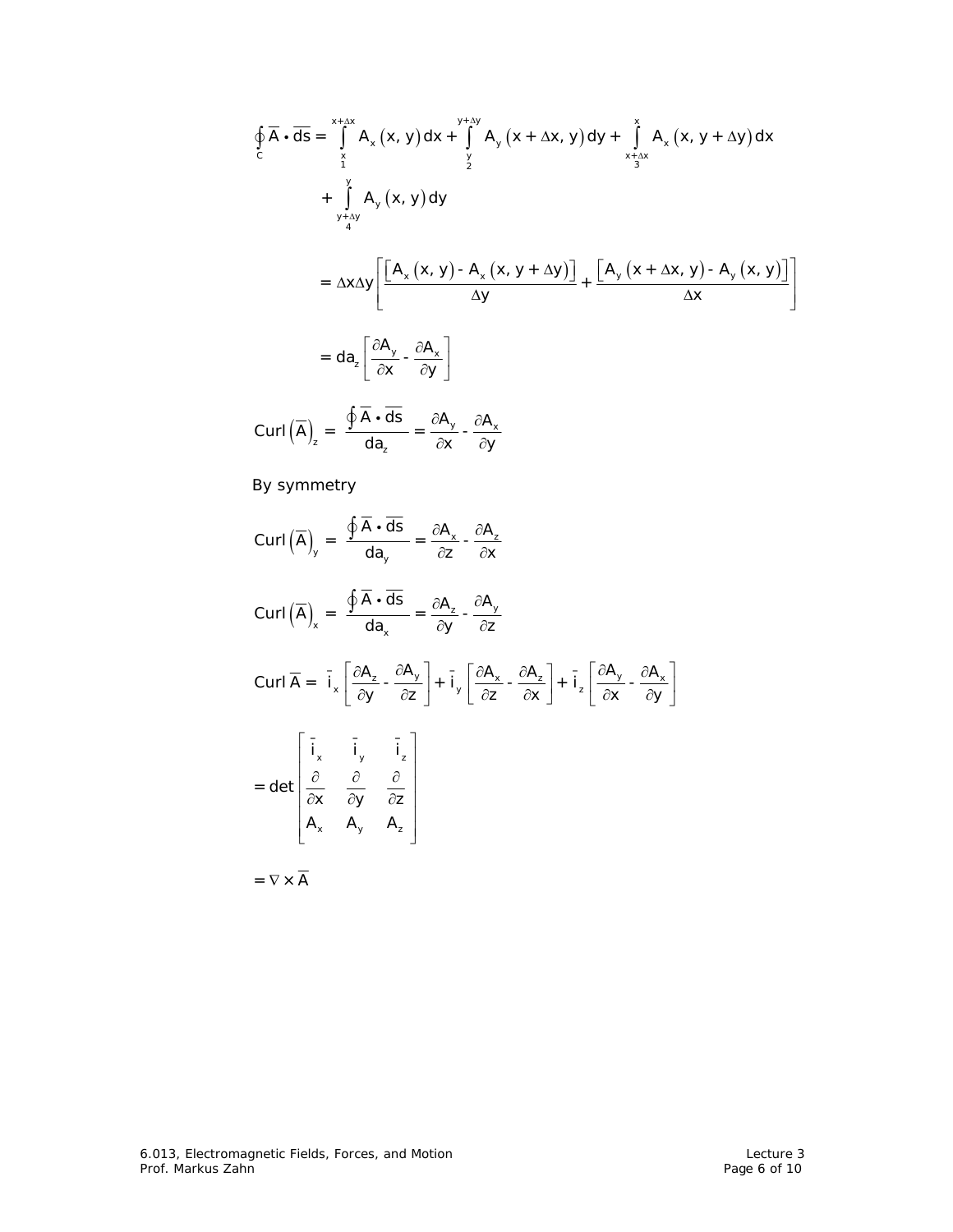2. Stokes' Integral Theorem



Figure 1-23 Many incremental line contours distributed over any surface, have nonzero contribution to the circulation only along those parts of the surface on the boundary contour L.

Courtesy of Krieger Publishing. Used with permission.



Figure 1-20 A fluid with a velocity field that has a curl tends to turn the paddle wheel. The curl component found is in the same direction as the thumb when the fingers of the right hand are curled in the direction of rotation.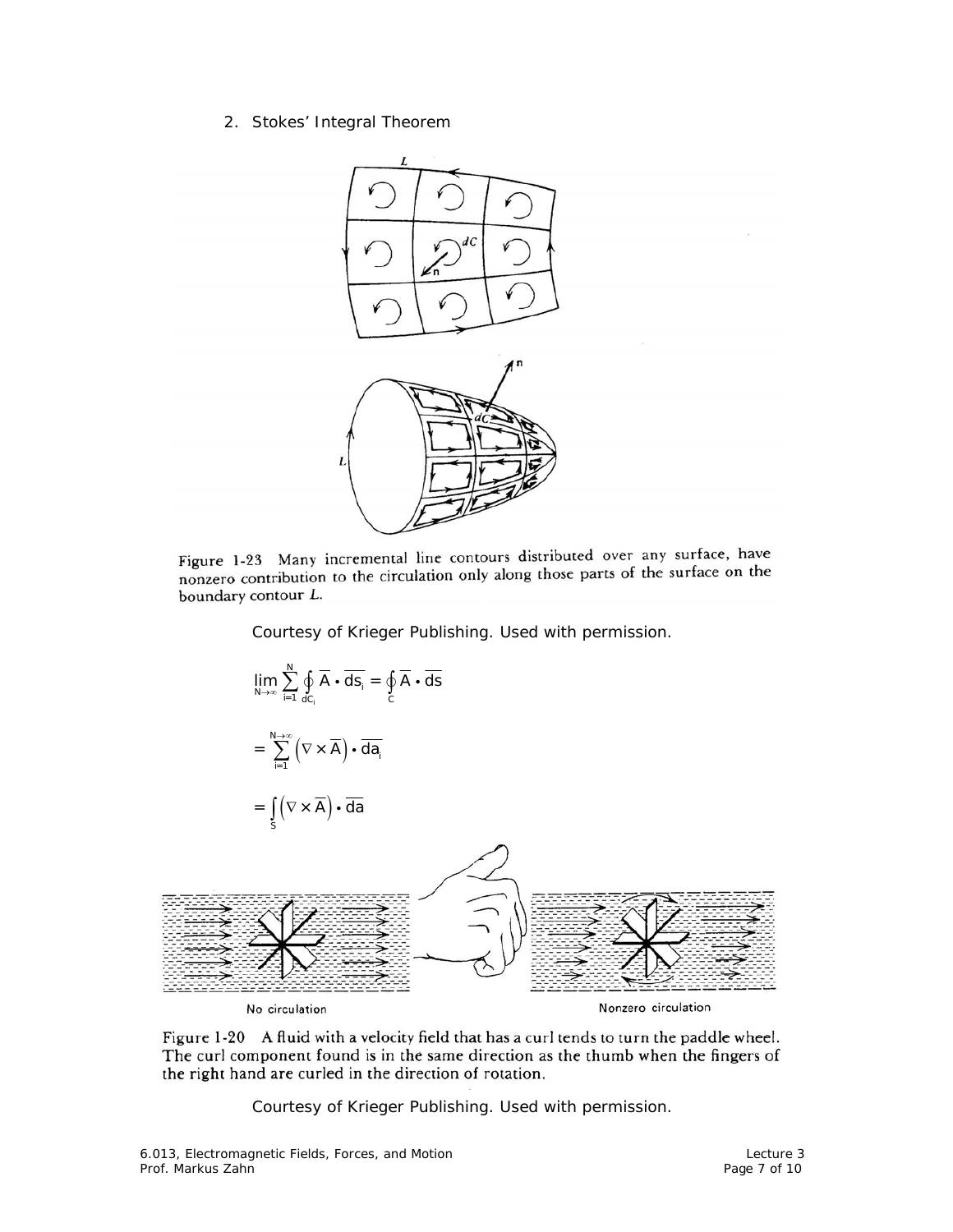3. Faraday's Law in Differential Form

$$
\oint_{C} \overline{\mathbf{E}} \cdot \overline{\mathbf{ds}} = \int_{S} (\nabla \times \overline{\mathbf{E}}) \cdot \overline{\mathbf{da}} = -\frac{\mathbf{d}}{\mathbf{dt}} \int_{S} \mu_{0} \overline{\mathbf{H}} \cdot \overline{\mathbf{da}}
$$
\n
$$
\nabla \times \overline{\mathbf{E}} = -\mu_{0} \frac{\partial \overline{\mathbf{H}}}{\partial t}
$$

4. Ampère's Law in Differential Form

$$
\oint_{C} \overline{H} \cdot d\overline{s} = \int_{S} \nabla \times \overline{H} \cdot d\overline{a} = \int_{S} \overline{J} \cdot d\overline{a} + \frac{d}{dt} \int_{S} \varepsilon_{0} \overline{E} \cdot d\overline{a}
$$
\n
$$
\nabla \times \overline{H} = \overline{J} + \varepsilon_{0} \frac{\partial \overline{E}}{\partial t}
$$

## III. Applications to Maxwell's Equations

1. Vector Identity

$$
\lim_{C \to 0} \oint_C \overline{A} \cdot \overline{ds} = 0 = \oint_S (\nabla \times \overline{A}) \cdot \overline{da} = \int_V \nabla \cdot (\nabla \times \overline{A}) dV
$$

$$
\nabla \cdot (\nabla \times \overline{A}) = 0
$$

2. Charge Conservation

$$
\nabla \cdot \left\{ \nabla \times \overline{\mathbf{H}} = \overline{\mathbf{J}} + \varepsilon_0 \frac{\partial \overline{\mathbf{E}}}{\partial \mathbf{t}} \right\}
$$
  

$$
\mathbf{O} = \nabla \cdot \left[ \overline{\mathbf{J}} + \varepsilon_0 \frac{\partial \overline{\mathbf{E}}}{\partial \mathbf{t}} \right]
$$
  

$$
\mathbf{O} = \nabla \cdot \overline{\mathbf{J}} + \frac{\partial \rho}{\partial \mathbf{t}}
$$

3. Magnetic Field

$$
\nabla \cdot \left\{ \nabla \times \overline{\mathbf{E}} = -\mu_0 \frac{\partial \overline{\mathbf{H}}}{\partial t} \right\}
$$
  

$$
\mathbf{O} = -\frac{\partial}{\partial t} \left[ \nabla \cdot \mu_0 \overline{\mathbf{H}} \right] \Rightarrow \nabla \cdot \left( \mu_0 \overline{\mathbf{H}} \right) = \mathbf{O}
$$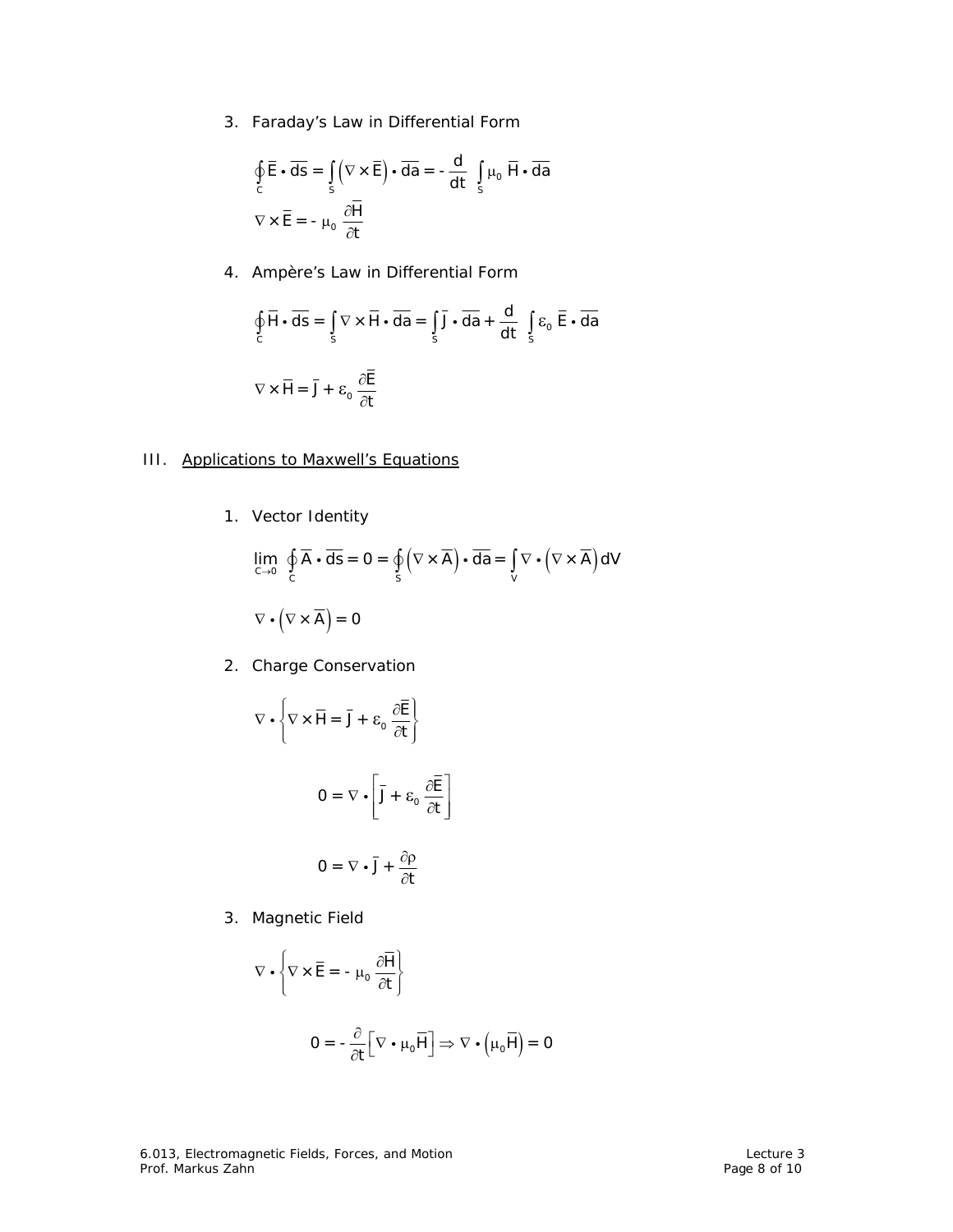4. Vector Identity

$$
\int_{a}^{b} \overline{E} \cdot d\overline{l} = \Phi(a) - \Phi(b)
$$



if a=b (a) – Ф (a)  $\oint_{c} \mathsf{E} \cdot \mathsf{d} \mathsf{l} = \Phi(a) - \Phi(a) = 0$  $\overline{\mathsf{E}} = -\nabla \Phi$  $\oint_C \nabla \Phi \cdot d\mathsf{I} = 0$ 



$$
\int_{S} \nabla \times (\nabla f) \cdot \overline{da} = \oint_{C} \nabla f \cdot \overline{dl} = 0 \Rightarrow \nabla \times (\nabla f) = 0
$$